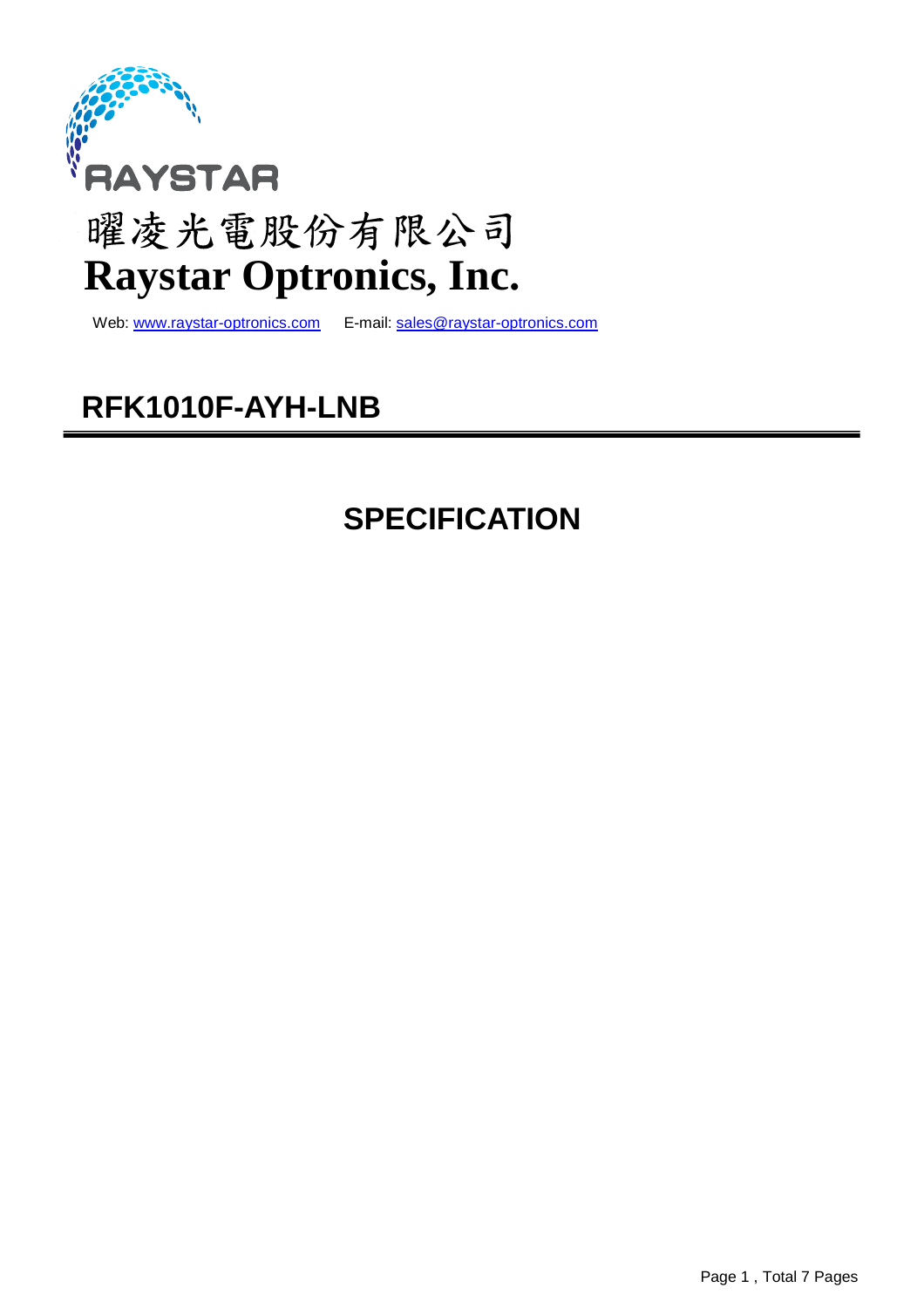

### **General Specifications**

- Screen Diagonal: 10.1 inch
- Number of Pixels: 1280 x 3(RGB) x 800 dots
- $\blacksquare$  Module dimension: 274.5 x 198.0 x 9.48 mm
- Active area: 216.96 (H) x 135.6(V) mm
- Pixel pitch:  $0.1695 \times 0.1695$  mm
- TFT Driver IC: HX8288 + HX8695 Or Equal
- Display Mode: TFT, Normally Black, Transmissive
- Pixel Arrangement: R.G.B. Vertical Stripe
- Backlight Type: LED, Normally White
- Aspect Ratio: 16:9
- Electrical Interface (Logic): LVDS
- PCAP IC: ILI2511 Or Equal
- **PCAP Interface: USB (I2C available)**
- PCAP FW Version: V 6. 0. 0. 0.10. 1.60. 1
- Touch Panel: With PCAP
- Surface: Glare

\*Color tone slight changed by temperature and driving voltage.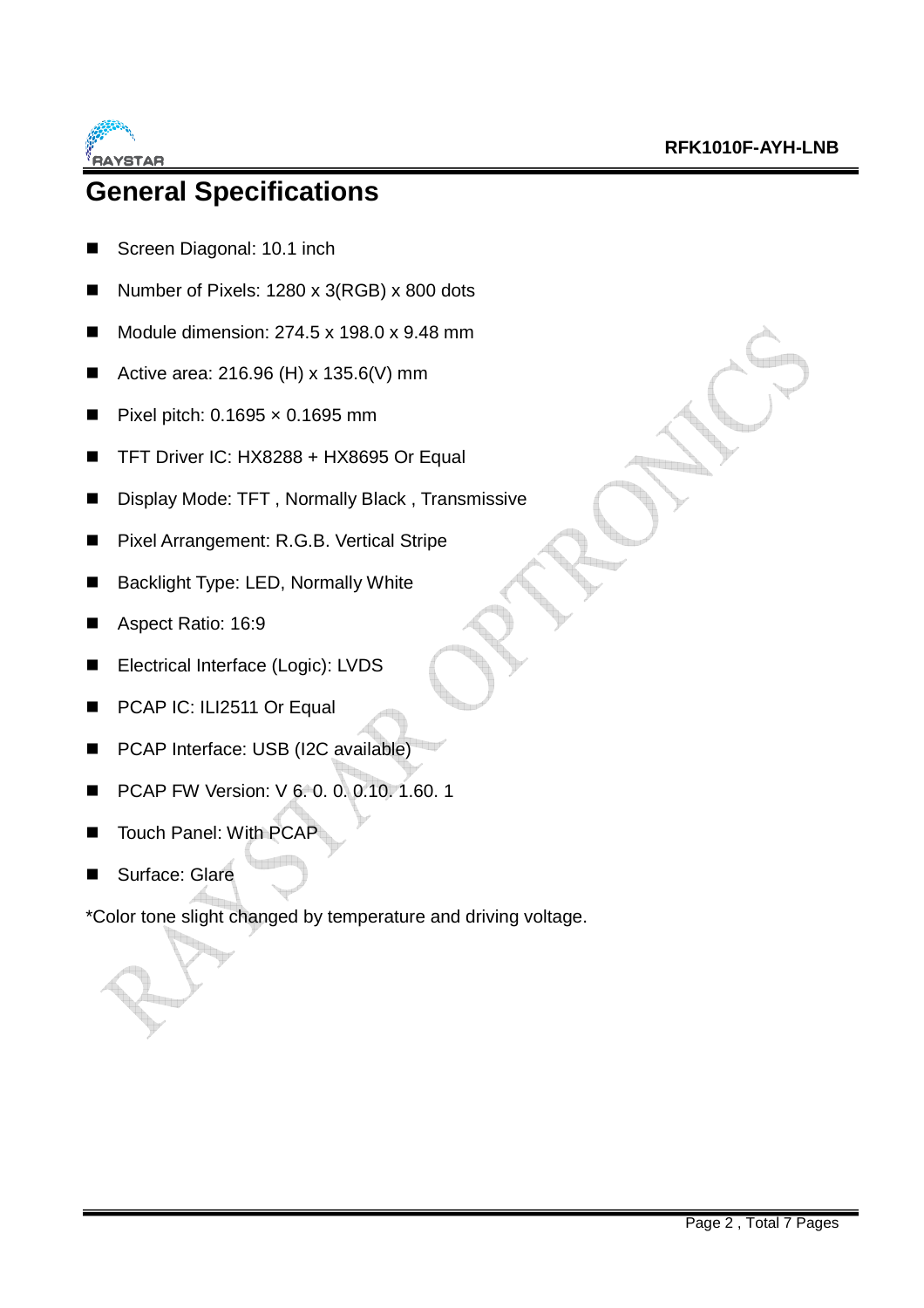

### **4.Interface**

#### **Interface Connector**

A 40pin connector is used for the module electronics interface. The recommended model is F62240-H1210B manufactured by Vigorconn.

| Pin No.        | <b>Symbol</b> | I/O            | <b>Function</b>                |
|----------------|---------------|----------------|--------------------------------|
| 1              | <b>VCOM</b>   | P              | Common Voltage                 |
| $\overline{2}$ | <b>VDD</b>    | P              | Power Supply                   |
| 3              | <b>VDD</b>    | P              | Power Supply                   |
| 4              | <b>NC</b>     | $\blacksquare$ | No connection                  |
| 5              | <b>NC</b>     | $\blacksquare$ | No connection                  |
| 6              | <b>NC</b>     | $\blacksquare$ | No connection                  |
| $\overline{7}$ | <b>GND</b>    | P              | Ground                         |
| 8              | Rxin0-        | I              | -LVDS Differential Data Input  |
| 9              | Rxin0+        |                | +LVDS Differential Data Input  |
| 10             | <b>GND</b>    | P              | Ground                         |
| 11             | Rxin1-        | L              | -LVDS Differential Data Input  |
| 12             | $Rxin1+$      | L              | +LVDS Differential Data Input  |
| 13             | <b>GND</b>    | P              | Ground                         |
| 14             | Rxin2-        | L              | -LVDS Differential Data Input  |
| 15             | Rxin2+        | I              | +LVDS Differential Data Input  |
| 16             | <b>GND</b>    | P              | Ground                         |
| 17             | RxCLK-        | T              | -LVDS Differential Clock Input |
| 18             | RxCLK+        |                | +LVDS Differential Clock Input |
| 19             | <b>GND</b>    | P              | Ground                         |
| 20             | Rxin3-        |                | -LVDS Differential Data Input  |
| 21             | $Rxin3+$      |                | +LVDS Differential Data Input  |
| 22             | <b>GND</b>    | P              | Ground                         |
| 23             | <b>NC</b>     | -              | No connection                  |
| 24             | <b>NC</b>     |                | No connection                  |
| 25             | <b>GND</b>    | P              | Ground                         |
| 26             | <b>NC</b>     | Ξ.             | No connection                  |
| 27             | <b>NC</b>     | $\blacksquare$ | No connection                  |
| 28             | <b>NC</b>     | $\blacksquare$ | No connection                  |
| 29             | <b>AVDD</b>   | P              | Power for Analog Circuit       |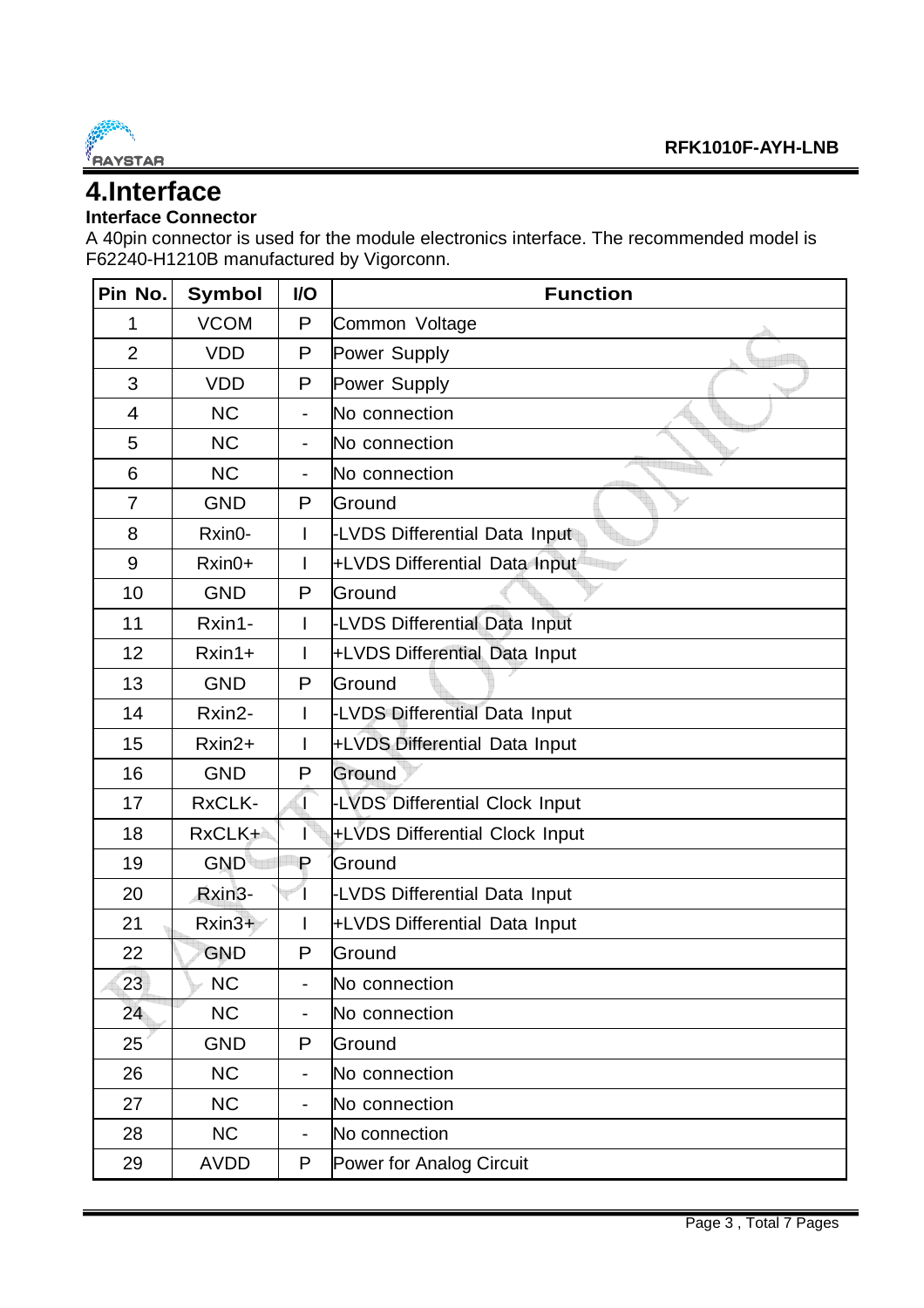

#### **RFK1010F-AYH-LNB**

| 5819185 |                                           |                |                  |
|---------|-------------------------------------------|----------------|------------------|
| 30      | <b>GND</b>                                | P              | Ground           |
| 31      | <b>NC</b>                                 | $\blacksquare$ | No connection    |
| 32      | <b>NC</b>                                 |                | No connection    |
| 33      | <b>NC</b>                                 | $\blacksquare$ | No connection    |
| 34      | <b>NC</b>                                 | $\blacksquare$ | No connection    |
| 35      | <b>VGL</b>                                | P              | Gate OFF Voltage |
| 36      | <b>NC</b>                                 | $\blacksquare$ | No connection    |
| 37      | <b>NC</b>                                 | $\blacksquare$ | No connection    |
| 38      | <b>VGH</b>                                | P              | Gate ON Voltage  |
| 39      | <b>NC</b>                                 | ۰              | No connection    |
| 40      | <b>NC</b>                                 | -              | No connection    |
|         | $\vdash$ innut $\bigcap$ output $D$ Dower |                |                  |

I: input, O: output, P: Power

#### **CTP PIN Definition**

de l'Imp

| Pin            | <b>Symbol</b> | <b>Function</b>                |
|----------------|---------------|--------------------------------|
| 1              | USB_VSS       | System ground                  |
| 2              | USB_VDD 5V    | Power supply                   |
| 3              | USB_D+        | Data +                         |
| 4              | USB_D-        | Data -                         |
| 5              | <b>VSS</b>    | System ground                  |
| 6              | <b>SDA</b>    | I2C data input and output      |
| $\overline{7}$ | <b>SCL</b>    | I2C clock input                |
| 8              | <b>RST</b>    | External Reset, Low is active  |
| 9              | ANT           | External interrupt to the host |
| 10             | VDDT 3.3      | Power supply                   |
|                |               |                                |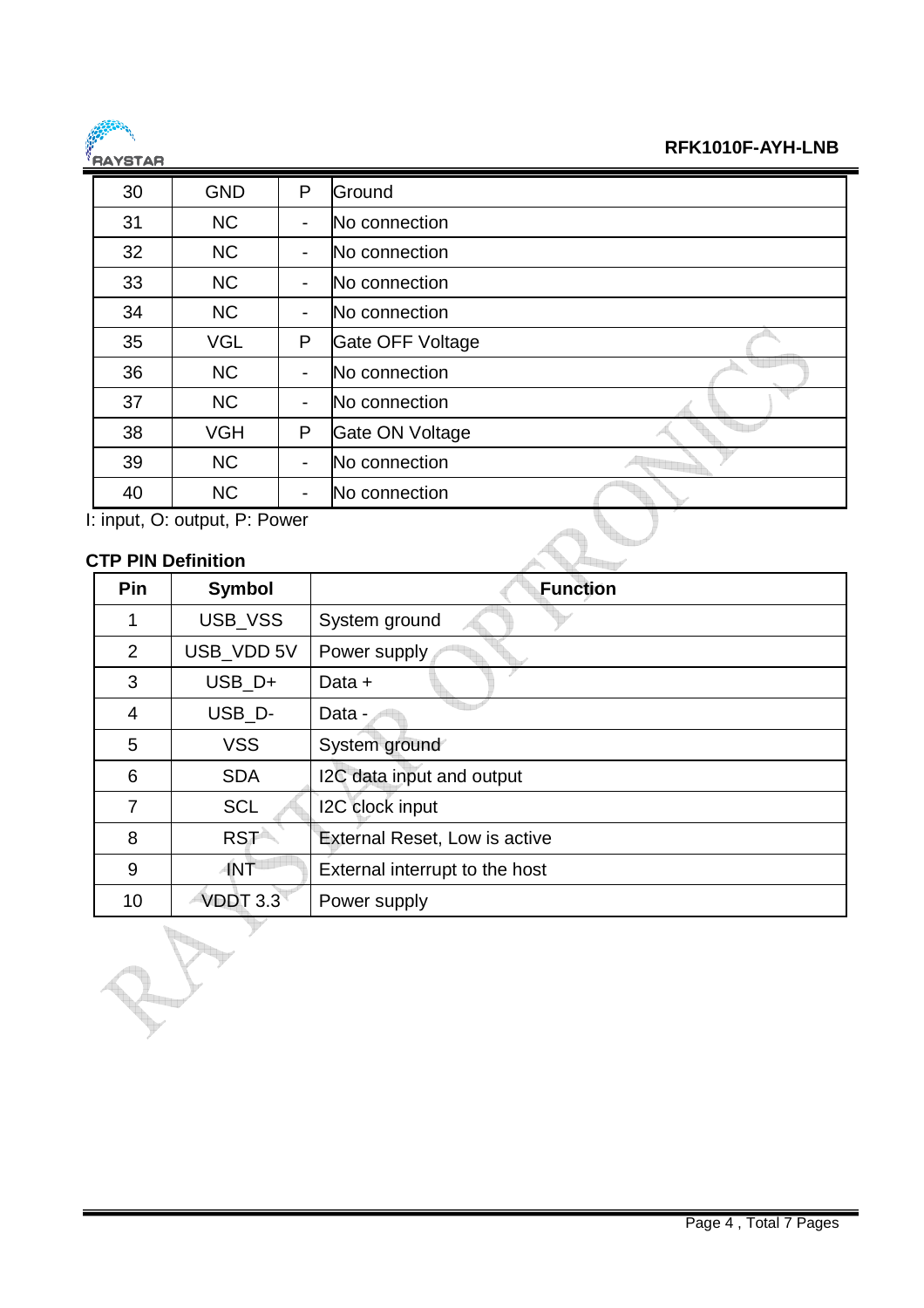

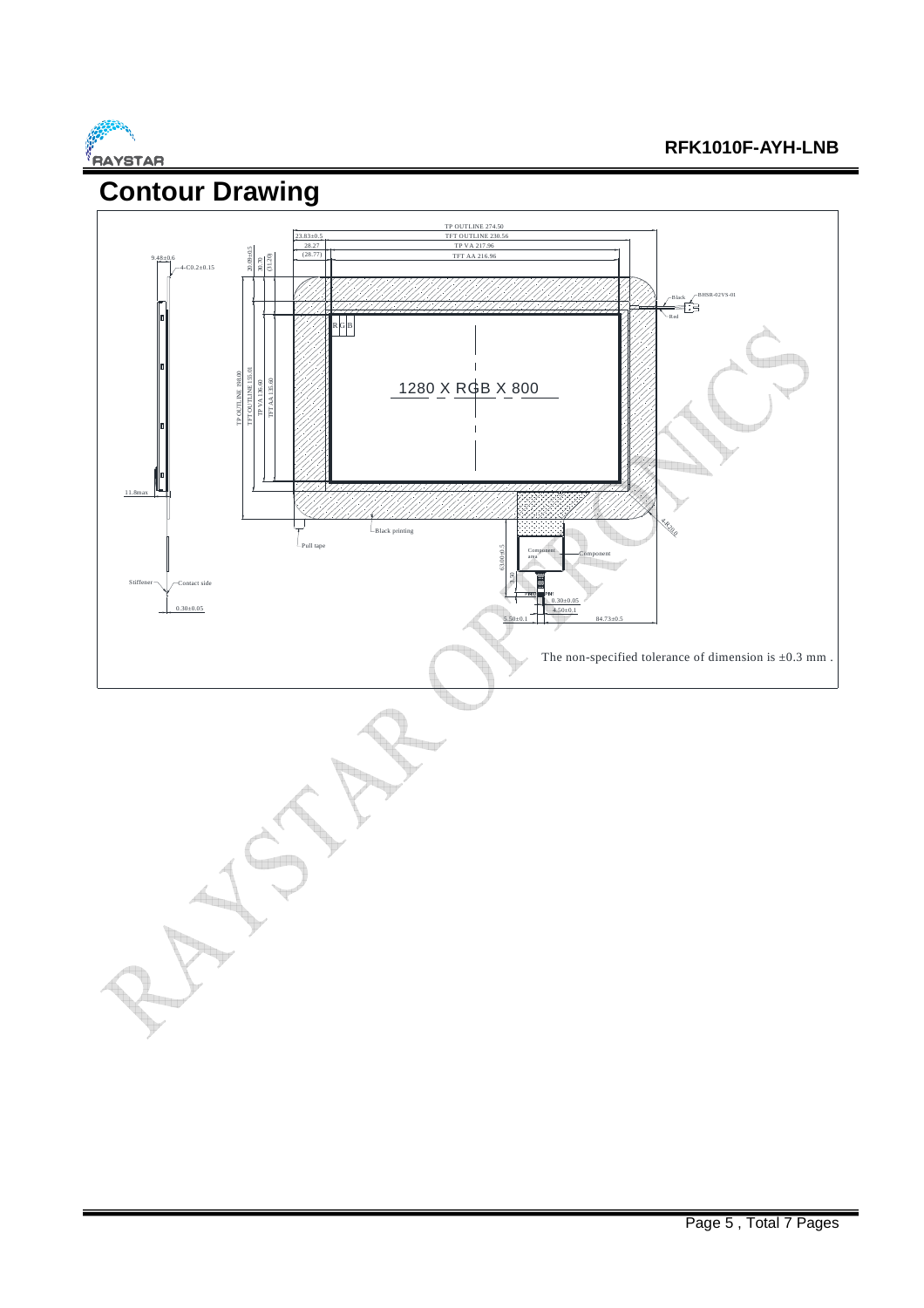